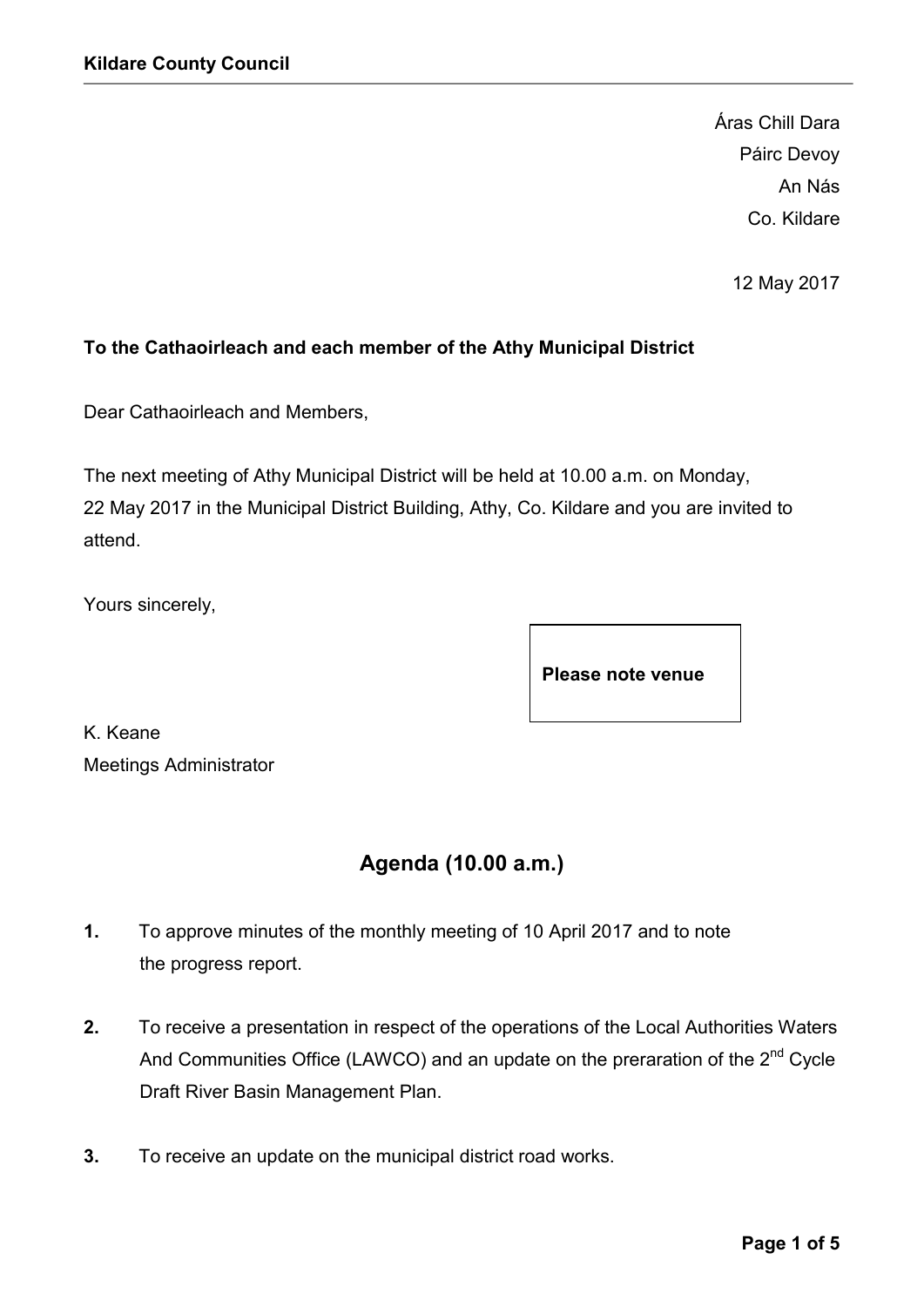- **4.** To receive an update on the Athy Distributor Road.
- **5.** To receive an update on community and economic development issues (P. Berry).

# **Roads, Transportation and Public Safety (10:10 a.m.)**

**6.** To consider public realm strategy for Athy as prepared by Shaffrey Associates Architects. (report attached).

### **Motions**

### **7. Councillor Dalton**

That remedial works are carried out at The Ring, Cowpasture, Monasterevin.

### **8. Councillor Miley**

That the council look at a permanent solution for the drainage issues at the Moat of Ardscull, and the community section of the council support the good work being done at the Moat of Ardscull by the local community.

### **9. Councillor Wall**

That the council immediately investigate safety issues for turning traffic at the Nags Head in Monasterevin from the R445 onto the R414, given the growing concerns of those using the junction.

### **10. Councillor Wall**

That the council confirm the up to date position with the upgrade of Meeting Lane car park, Athy and if they will include the small car park in the wider works at this time, finishing this important part of the town .

### **11. Councillor Keatley**

That the council repair the foothpath between Kildangan national school and the Courtyard Kildangan as a matter of urgency.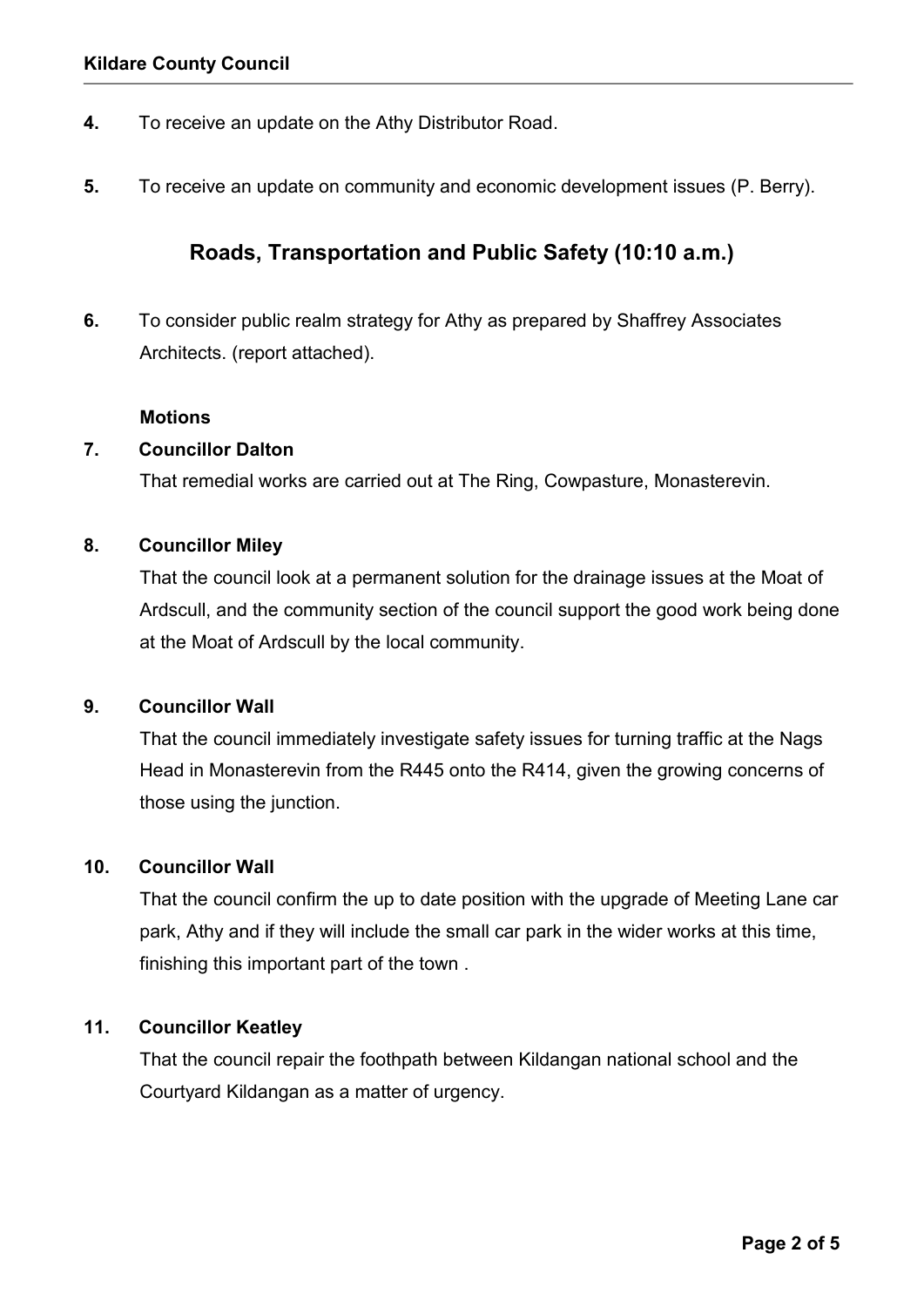### **12. Councillor Keatley**

That the council upgrade the roadway and entrance at Bigstone national school and community hall.

### **Questions**

### **13. Councillor Breslin**

What is the progress on the redevelopment of Edmund Rice Square?

### **14. Councillor Wall**

Can the council confirm the up to date position with the provision of Jake's law for those estates within our area who applied and the outlook for its' provision?

# **Housing & Corporate Services (10:40 a.m.)**

### **15. Motion**

### **Councillor Redmond**

That we as a municipal district request letters are sent out to the auctioneers and Chamber of Commerce asking for a review of rents in Athy, especially on commercial premises that have been idle for some time and ask them to email the Local Enterprise Office (LEO) informing them of vacant premises in our area.

#### **Questions**

### **16. Councillor Redmond**

Can we as elected representatives be given an understanding as to what plans the council has for reducing the housing list in Monasterevin and Castledermot? In answering this question I would appreciate a detailed answer on how the council decides to buy or compulsorily purchase order (CPO) lands for home building.

### **17. Councillor Miley**

Can the council give an update of any social housing planned for the Castledermot and Monastervin areas?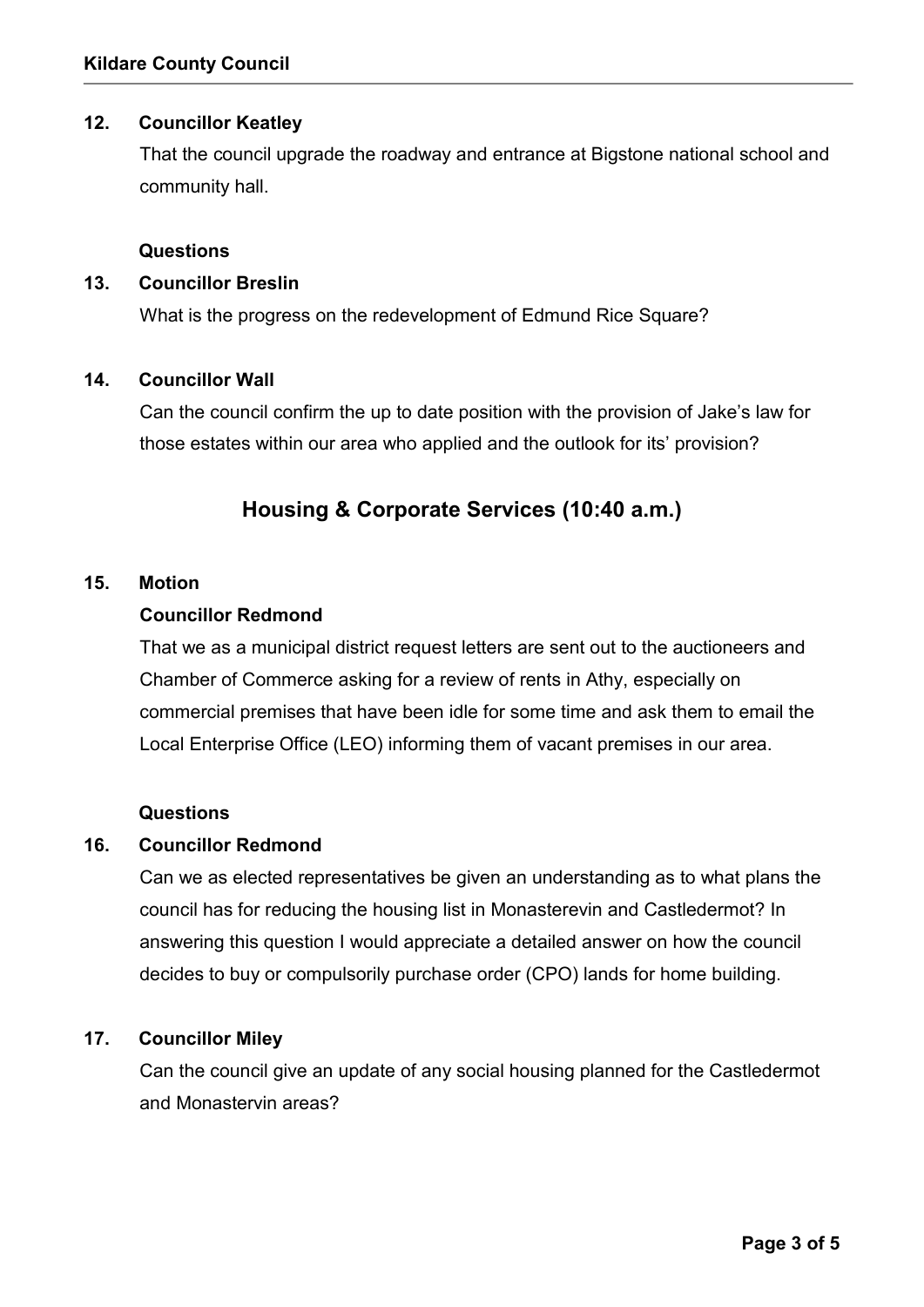## **Water Services and Environment (10:45 a.m.)**

- **18.** To consider the Residents Association Grants for the Athy Municipal District. (report attached).
- **19.** To receive an update on on the improvements on the sewerage network planned for Narraghmore and Kilmead.

#### **Motions**

### **Councillor Dalton**

**20.** That measures are introduced in Saint Michael's New Cemetery, Athy to prevent damage to graves caused by vehicular traffic through the passageways.

### **Councillor Miley**

**21.** That the council do a costing and design on Barnhill to alleviate erosion of the banks, and work with the landowners and the community to resolve the issue.

# **Planning and Strategic Development (10:50 a.m.)**

**22.** To consider the Community Heritage Grant Scheme allocation for the Athy Municipal District. (report attached).

#### **Questions**

### **23. Councillor Dalton**

Can an update be given by the Planning and Transport Departments on the completion of Cluain Aoibhinn, Calverstown?

### **24. Councillor Miley**

In light of the serious shortage of housing and lack of proposed multiple housing developments in the Athy Municipal District, can the council develop any plans or provide any incentives to improve this?